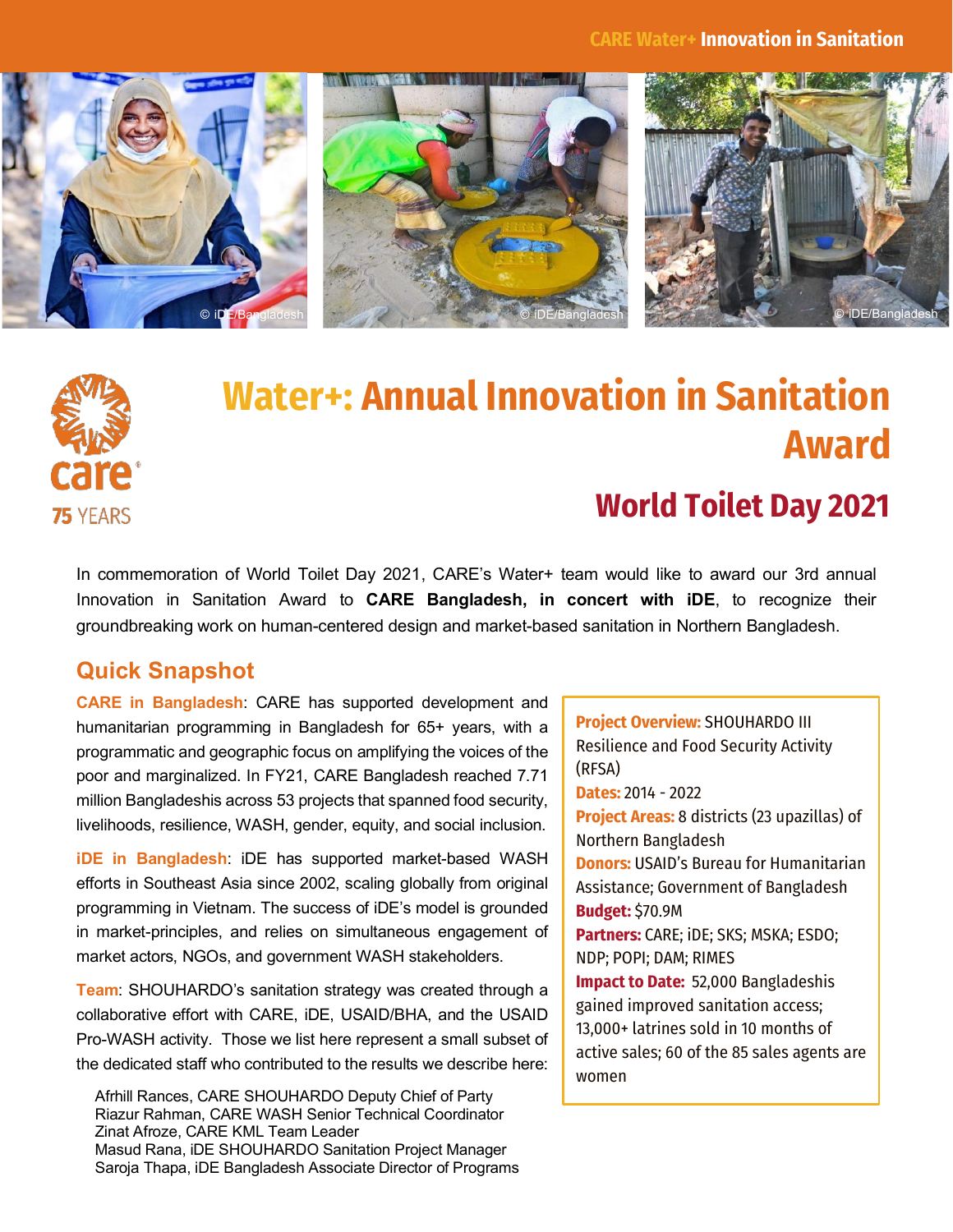### **Context and Approach**

CARE's programming in the Chars and Haors of Northern Bangladesh addresses food insecurity and poverty<sup>1</sup> through integrated nutrition, livelihoods, disaster preparedness, WASH, and gender empowerment in poor and extreme poor (PEP) rural communities. The Chars and Haors are remote, low-lying areas and islands that are in a constant state of formation and erosion—highly vulnerable to recurrent flooding, climatic shocks, climate change, and other hazards. SHOUHARDO aims to improve WASH infrastructure and services in PEP communities, and through a partnership with iDE that was forged in 2018, they jointly tackle water supply and governance, water quality surveillance and remediation, and demand- and supply-side interventions for sanitation and hygiene. The sanitation strategy, co-developed by CARE, iDE, USAID/BHA, and Pro-WASH, reflected the unique challenges of working in the Chars and Haors— the team applied a sequence of human-centered design (HCD) and exploratory, field research to develop, pilot, and ultimately scale a market-based approach to sanitation and hygiene. The team is focused on converting traditional, direct delivery channels into **equitable and self-sustaining market approaches that work to strengthen existing systems and entrepreneurial capacities.**

Below we feature an interview with the CARE Bangladesh and iDE team, including Masud Rana (iDE), Saroja Thapa (iDE), Riazur Rahman (CARE), Zinat Afroze (CARE), and Marc Nosbach (CARE)—who have been part of the team supporting SHOUHARDO and other sanitation efforts in Bangladesh for over 20 years. [Interview notes have been compiled and edited for brevity].

## **Interview: CARE Bangladesh and iDE Sanitation Team**

#### At the start of SHOUHARDO in 2014, what was the state of sanitation products and services in the Chars and Haors? Why was sanitation still a challenge?

**Significant, but uneven progress**: Bangladesh has achieved substantial gains in sanitation access over the last 20 years, and by 2015, only 1% of the population was practicing open defecation. Despite these achievements, some areas—like the Chars and Haors—remain stubbornly hard to reach, due to factors like remoteness, affordability, and low awareness. This is compounded by the impacts of recurring flooding in the Chars and Haors and the absence of 'flood resilient' sanitation solutions for the context.

**These conditions, combined with the high levels of poverty, also contributed to challenging sanitation, market and supply conditions**: (1) latrines were largely unimproved— lacking in hygienic water seals, improved features like flooring or roofing, and often discharging into the surrounding water bodies; (2) households deprioritized latrines investments; (3) the market ecosystem was fragmented and fragile, with very weak linkages between retailers, sanitation entrepreneurs, and consumers; and (4) the sanitation market was poorly integrated and inefficient, which also drove up the price of products.

#### What were some of the main challenges when trying to change mindsets and to shift programmatic approaches toward market-based solutions for sanitation?

**On the demand side**, there were initial challenges with households and communities deprioritizing latrine investments because of: (1) poverty and purchasing power—it was a challenge to sell to the large fraction of PEP households, and who often need to prioritize other basic services; (2) an expectation of subsidies and donor/government support for WASH services suppressed demand; and (3) the cyclic nature of flooding and rebuilding on the Chars and Haors increases maintenance costs and complexity.

<sup>&</sup>lt;sup>1</sup> SHOUHARDO is a USAID/BHA (formerly Food for Peace) Resilience Food Security Activity (RFSA)[: https://www.usaid.gov/humanitarian-assistance/bha-rfsa](https://www.usaid.gov/humanitarian-assistance/bha-rfsa)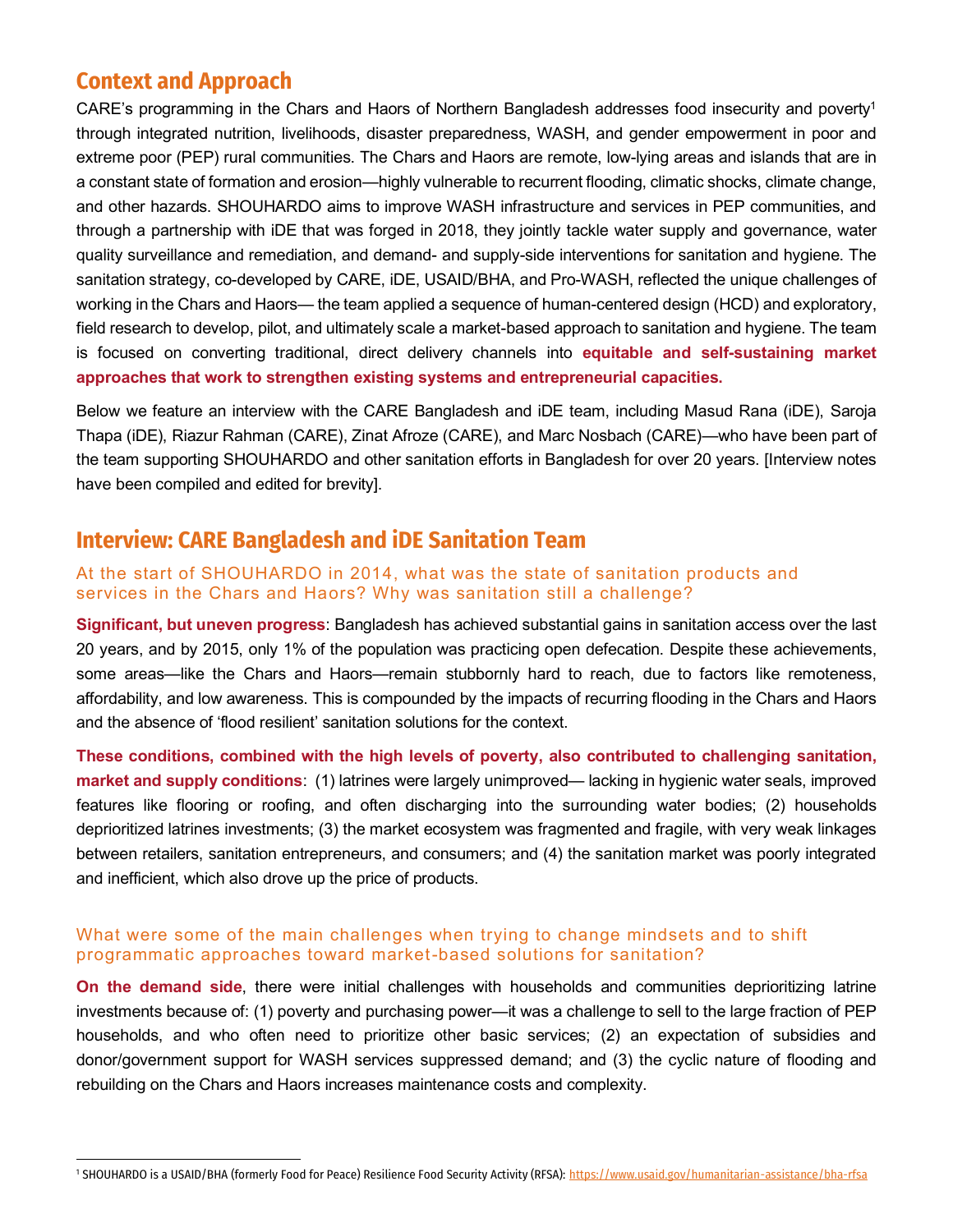**On the supply side**, there was a need to (1) identify latrine producers who have entrepreneurial skills and are motivated to produce quality products for consumers; (2) to think carefully about incentive structures and methods to support the latrine producers to expand their business and to adapt to the needs of clients; and (3) to integrate promotional 'nudges' into the product line that spurred additional demand.

**On the partner side**, there were initial challenges recruiting project staff at the union level who were willing to work in the remote Char context and who were familiar with market systems. To counter this, iDE used a 'mixed team' approach to onboarding and training that blended new and existing staff to help facilitate transfer of market systems knowledge and terminology.

#### This is a new partnership for CARE and iDE—can you give an example of one thing you have each learned from one another and will take away into future programming?

**CARE**: SHOUHARDO III has learned and adapted to reflect the importance of both demand and supply side approaches to rapidly develop and scale a 'last mile' approach to MBS in Bangladesh. In addition, we have deepened our understanding of the need for a supportive enabling environment to ensure the sustainability of service provider models—like developing a smart subsidy model and expanding our advocacy with local authorities to ensure that WASH services are accessible to the poor and ultra poor.

**iDE**: Reflecting on prior experiences with other donors or primes, working as a sub to CARE offered a level of flexibility that was critical to quickly adapting and pivoting the MBS approaches, in response to both challenging field conditions and to COVID-19 lockdowns—we were able to quickly shift and use approaches like mobile campaigns, Youth Ambassadors, and peer-to-peer sessions.

**Both CARE and iDE**: Our work has also demonstrated the importance of a multi-sectoral, livelihoods-focused program that increases household incomes as a precursor to MBS approaches. iDE had previously piloted MBS in the Chars but encountered challenges with affordability and purchasing power. In contrast, CARE's ongoing livelihoods and demand creation activities had helped to prime the environment for MBS in 2019— households understood the importance of sanitation **and** were able to afford the products and services being marketed.